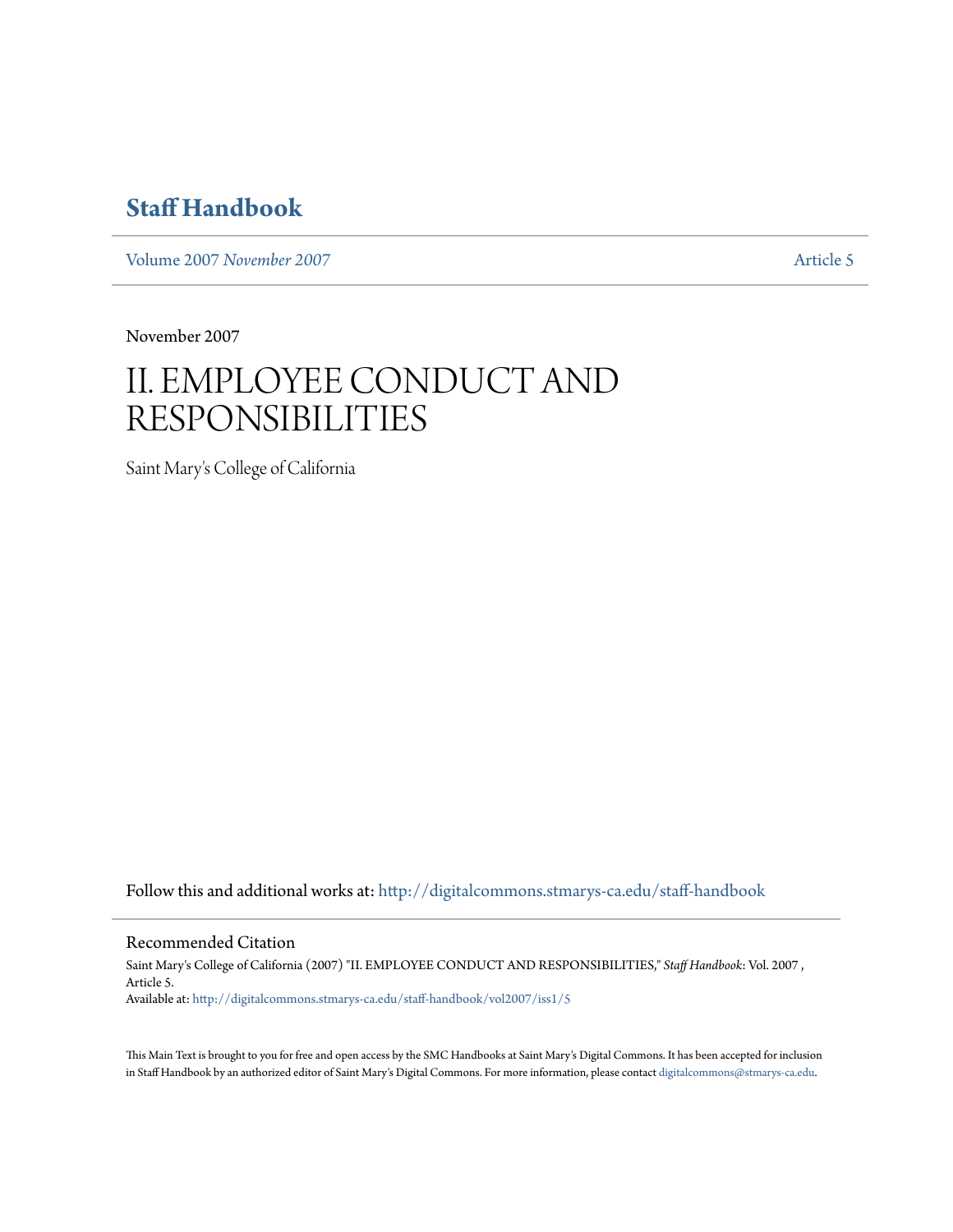## **II. EMPLOYEE CONDUCT AND RESPONSIBILITIES**

Saint Mary's strives to provide a work environment and learning community that is productive, pleasant and characterized by mutual respect. The College requires all members of its community to conduct themselves professionally, responsibly, ethically and with civility in their dealings with other members of the community and with the public.

### **A. PROFESSIONAL CONDUCT**

•

•

#### **1. Courtesy and Civility**

Each employee is likely to be perceived as a representative of Saint Mary's College when interacting with co-workers, students or the public; the public forms impressions of the College based on their contacts with College employees. Accordingly, courtesy towards the public (visitors, parents, etc.), toward all members of the College community and to citizens of the surrounding towns is of the utmost importance. Not only does a positive, pleasant attitude make the time spent at the College more meaningful and foster a better working and learning environment for everyone, it also provides the opportunity to put forward a positive impression on people inside and outside the College community.

### **2. Support of the College's Values and Respect for College's Property:**

Employees are expected to be familiar with the College's values and mission, and are expected to promote and support those values and interests by adhering to the College's policies and procedures and by safeguarding the College's image and physical and intellectual property. Violations of College policies, misuse of the College's services or resources, misuse of the College's seal or name and misuse of or intentional damage to the College's assets or personal, real or intellectual property is prohibited.

#### **B. CONFLICTS OF INTEREST POLICY**

Faculty and staff, as employees of Saint Mary's College, occupy a position of trust and responsibility as members of the College community. Therefore the College and its employees have obligations to students, parents, donors and others to use College resources responsibly and for designated business purposes. In meeting its mission, values and other obligations as a non-profit institution of higher education, the College expects all of its employees to carry out their responsibilities with the highest level of integrity and ethical behavior, and without conflicts of interest.

#### **1. Potential Conflicts of Interest**

Employees of the College are expected to perform their work-related and professional duties in the best interests of the College, to the extent permitted by law. While performing these duties, an employee must not put the interests of any individual, agency, organization, or association above the best interests of the College. This means, among other things, that an employee is not to engage in any activity or transaction that could influence or cause them not to act in the bests interests of the College, including, without limitation, any personal business transaction or private arrangement for personal profit which arises out of or relates to a position of authority with the college or is available because of the confidential information obtained by reason of such position of authority. For purposes of this policy, "personal" means the employee, any member of his or her immediate family (spouse, parents, children, siblings, domestic partners)<br>and any entity with which he or she may be associated. such position of authority. For purposes of this policy<br>member of his or her immediate family (spouse, parent<br>and any entity with which he or she may be associated.<br>Saint Mary's College of California – Staff Handbook Novem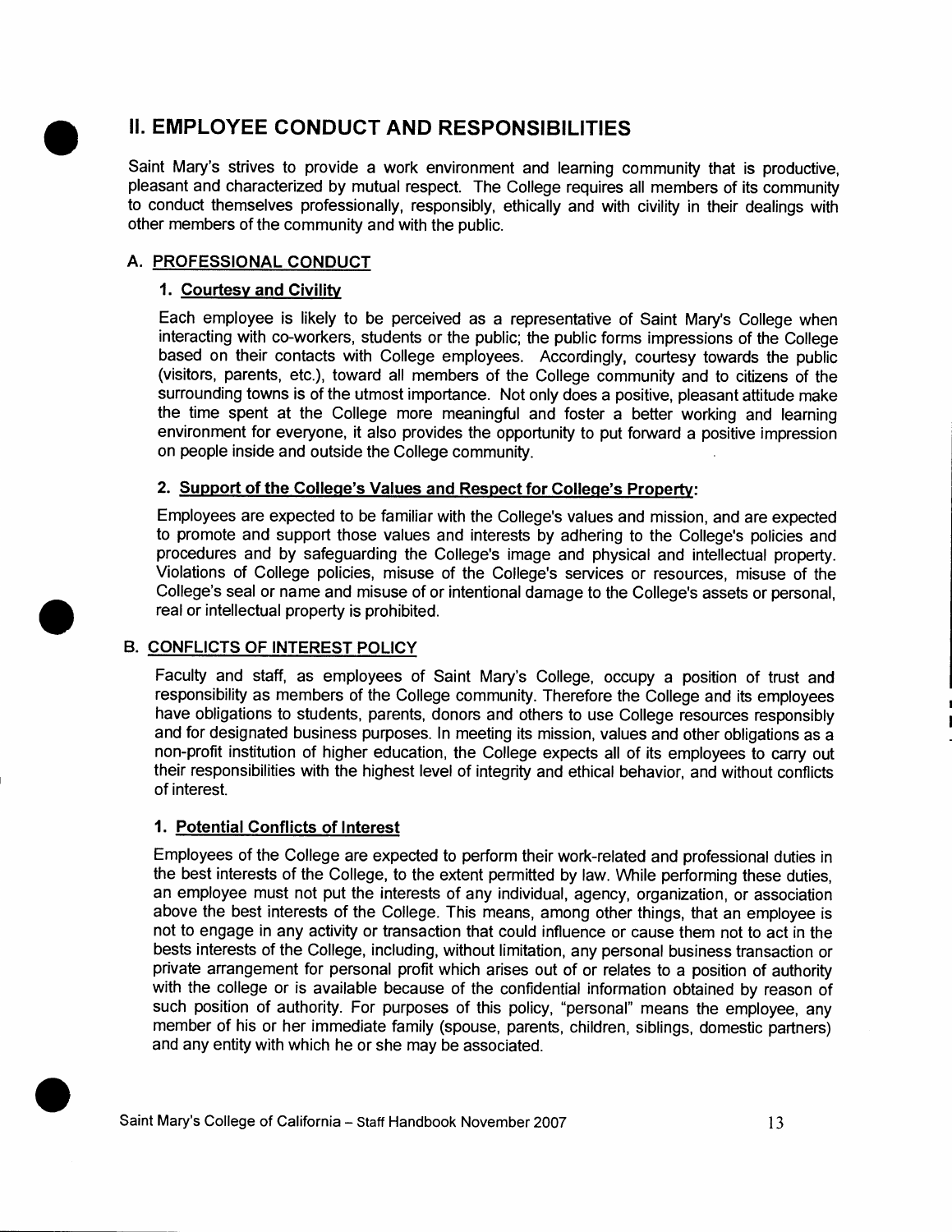#### **2. Disclosure Responsibility**

Employees must disclose to the President in writing, at the time a conflict is identified or develops, any financial, ownership or management interest in any entity engaged either in the delivery of educational services, or in the delivery of goods or services of any kind to the College. Employees with questions about the applicability of this Policy in a given situation are encouraged to contact the Provost, Vice President for Finance or Director of Human Resources. Examples of potential conflicts of interests and forms for disclosing potential conflicts of interests are available from the Director of Human Resources.

#### **3. Outside Employment**

Employees must refrain from participation in a transaction or effort that could result in personal profit, except upon the written prior approval of the President. This prohibition includes, but is not limited to, work outside the College, regardless of the level of compensation to the employee, that is determined to interfere with the employee's work-related and/or professional responsibilities of the College. While the College does not prohibit staff from holding outside employment, such employment must not create a conflict of interest with the College or interfere with the person's employment responsibilities to the College. Such determination shall be made by the President, in consultation with the employee's immediate supervisor, Provost and/or area Vice President and/or Vice Provost, and the Director of Human Resources.

#### **4. Gifts, Favors, Service, Compensation or Benefit**

An employee may not accept any gift, favor, service, compensation, or benefit of any kind from any person or entity who can influence the exercise of the employee's professional judgment to act in the best interests of the College, consistent with the person's obligations as an employee of the College. Items of minimal value (defined as having a value of \$100 or less) are not included within the Policy. Likewise, financial inducements and rewards that flow from a person's work-related duties and professional obligations as an employee of the College and as a member of the Saint Mary's community, including but not limited to grants, travel money, honoraria, that may result in conflicts of interest must be disclosed to the employee's direct supervisor prior to being pursued, received and/or accepted.

#### **5. Reporting Relationships**

Members of the same family may not be employed in a situation where one member of the family works under the administrative supervision of another, nor may one participate in any employment, salary, or other important decision regarding an immediate family member or person with whom the employee is in an amorous relationship (see College's Amorous Relationships Policy). For purposes of this policy, "family member" includes the employee, any member of his or her immediate family (spouse, registered domestic partner, parents, children, siblings). Any exceptions to this requirement must be reviewed with the Director of Human Resources, and approved by the appropriate area Vice President or the Provost.

#### **6. Sanctions**

Violations of the College's Conflicts of Interest policy will result in appropriate disciplinary action up to and including suspension without pay, transfer, demotion, termination of employment, cessation or prohibition of business with a vendor, and/or other appropriate remedies. Employees with questions about the applicability of this Policy in a given situation should contact the Director of Human Resources.

•

•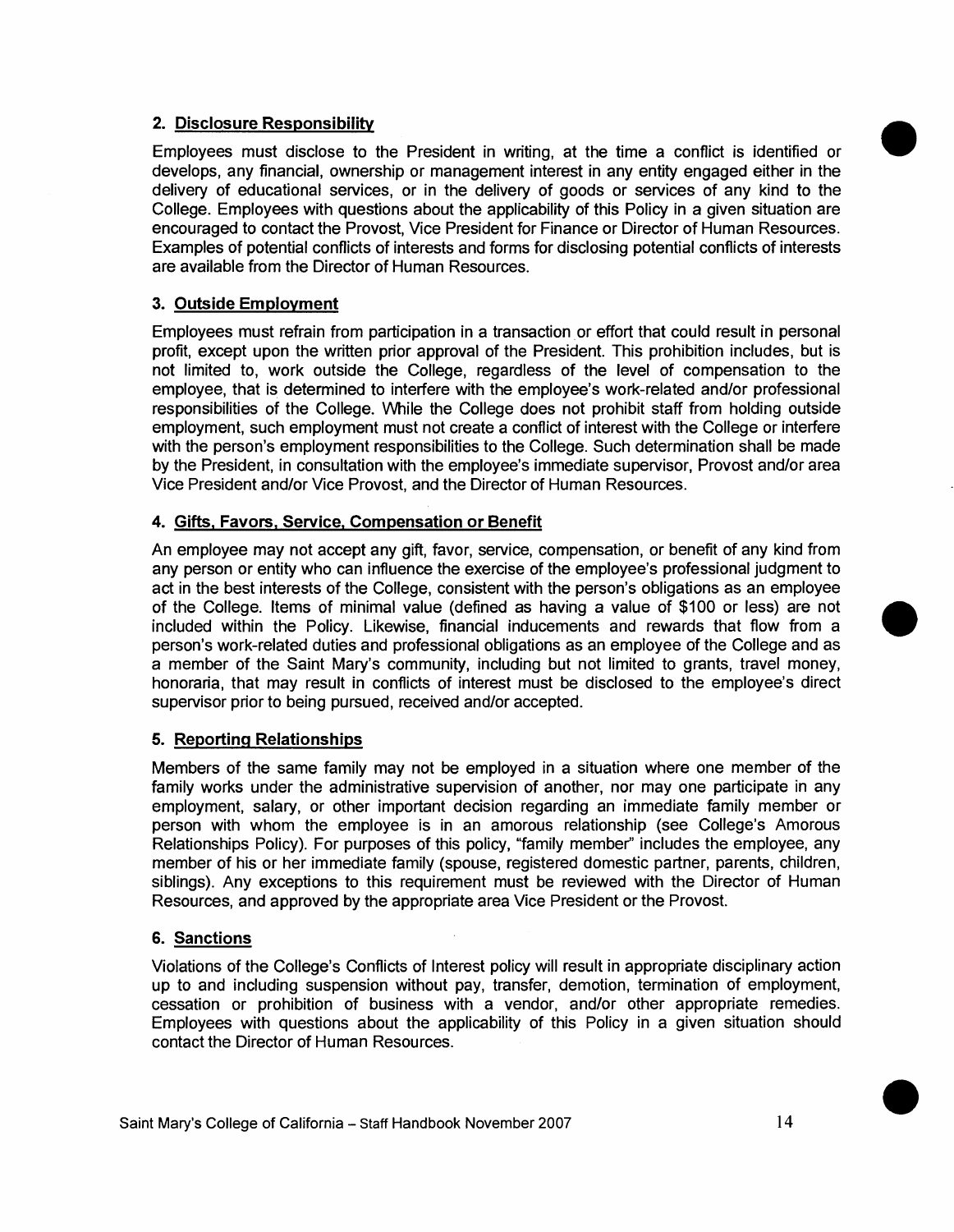**C. <u>DUTIES OWED TO THE COLLEGE</u>**<br>Employees are expected to devote Employees are expected to devote their working hours exclusively to job-related duties assigned or supported by their supervisor, that contribute to the goals and objectives of Saint Mary's College. During working hours, employees may not engage in other employment or activities, including but not limited to personal business, another employee's personal business, non-professionally-related volunteer work, teaching, consulting or any other activity which might interfere with the performance of the employee's regular duties without first obtaining written permission from the Director of Human Resources, who will consult with the employee's supervisor(s), which may include the appropriate area Vice President, Provost or the President. The employee's failure to obtain this permission, at least annually, may be cause for disciplinary action, up to and including termination.

#### **D. POLITICAL ACTIVITY**

The College's status as a California not-for-profit public benefit corporation prohibits partisan political activity by employees in the workplace or when acting in their College-related official capacities. Employees must refrain from making or offering payments, gifts or services to or for the benefit of any governmental or accrediting agency official, employee or designee who is in a position to influence directly or indirectly, any government or accrediting agency action or decision, as well as from making or soliciting contributions in the name of or on behalf of the College or with College funds, services or facilities in any form to, or in the aid of, any political party, group, candidate or partisan cause.

#### **E. NON-SOLICITATION**

Employees may not solicit, distribute, or receive solicitation materials during working time or in work areas. Work areas generally exclude eating areas, parking lots or employee lounges. Working time excludes unpaid lunch breaks or any other specified period during the workday when employees are not engaged in performing their work tasks.

#### **F. SOLICITATION OF CASH GIFTS**

All solicitations of cash gifts from Saint Mary's College alumni, parents, friends or any other third parties must receive prior written approval from the Vice President of Advancement or his/her designee. Appropriate College processes, as defined by the V.P. of Advancement, must be followed.

#### **G. DEPARTMENTAL WORK RULES**

Departments may have their own work rules, as long as they are within the law and not in conflict with any policy or procedure described in this Handbook. Any such conflicts will be decided by the Director of Human Resources or her/his designee, in favor of this Handbook.

#### **H. TELECOMMUTING POLICY**

#### **1. Rationale:**

In appropriate and limited circumstances, Saint Mary's may provide alternatives to enable staff employees to telecommute (work from home or an alternate location) for no more than 20% of their work week, after taking into consideration the campus service requirements of the position, and the needs, requirements and/or constraints of both the department and the employee. Any exception(s) to this limi the position, and the needs, requirements and/or constraints of both the department and the employee. Any exception(s) to this limitation require the written approval of the Director of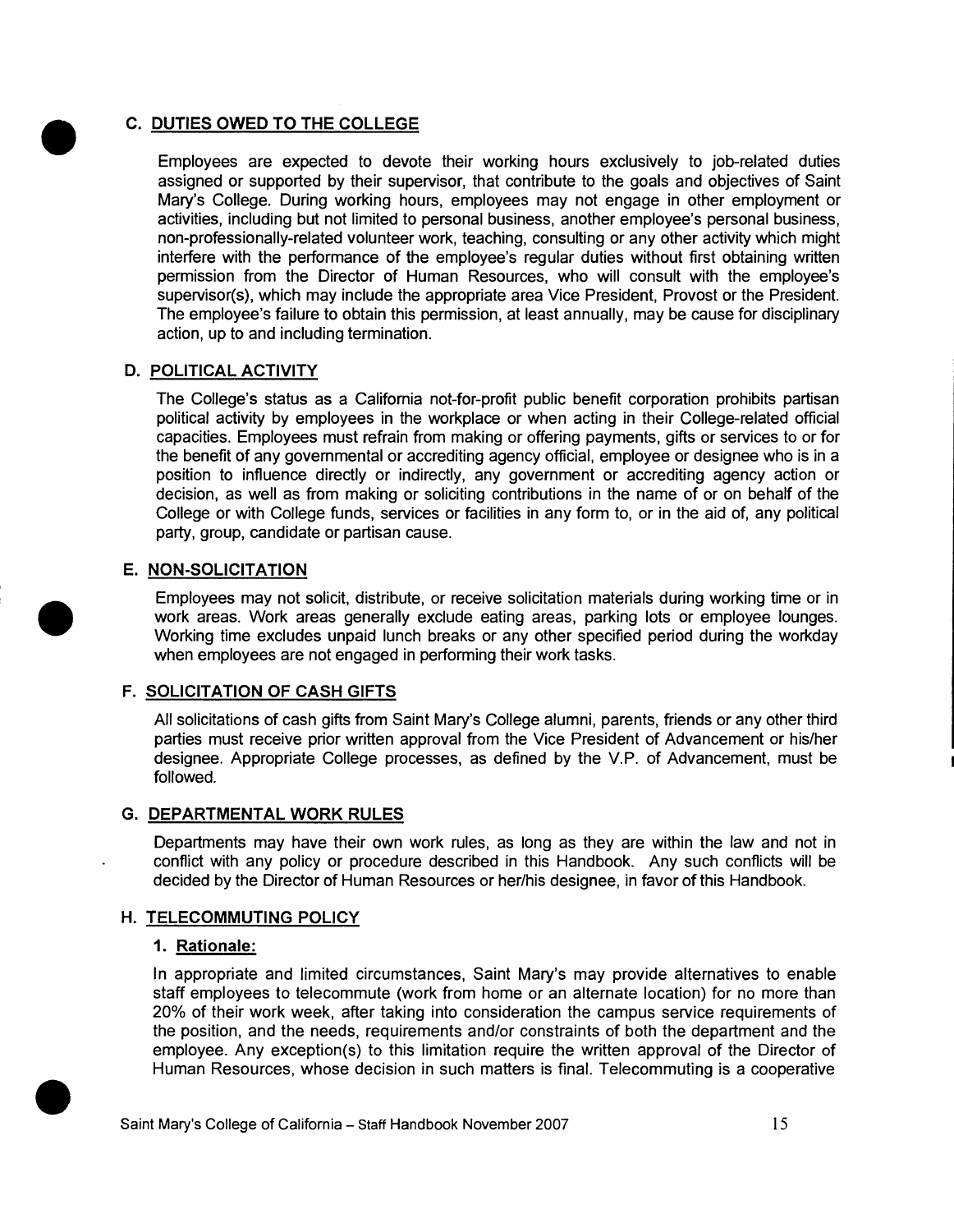employment arrangement between the College and the employee, and must be approved in writing by the employee's supervisor, the area Vice President and the Director of Human Resources or designee, prior to being implemented.

#### **2. Suitability for Telecommutinq**

In general, Saint Mary's does not encourage ongoing telecommuting arrangements because the employee not working on campus loses the community interaction that makes Saint Mary's a special place to work. Also, most positions are not suitable for telecommuting. Jobs best suited are those that require independent work and minimal face-to-face interaction, result in a specific, measurable work product, and benefit from quiet and uninterrupted time. These jobs typically consist of thinking and writing (writing decisions and reports), and computer-oriented tasks (programming or data analysis). Jobs typically not suitable for telecommunicating include those that provide office or counter coverage, supervisory positions, or where face-to-face contact is an essential requirement of the job. Individuals approved to telecommute should have proven time-management skills and a demonstrated history of independent and effective work performance.

#### **3. Procedures**

The employee who wishes to initiate telecommuting should talk with his/her supervisor. If the arrangement is deemed reasonable and the director of the department supports the arrangement, the employee, supervisor and/or department director should meet with the Director of Human Resources or her/his designee to discuss the arrangements and, with the agreement of the HR Director, sign a Telecommuting Agreement ("Agreement"). A copy of this Agreement will be placed in the employee's personnel file. NOTE: an Agreement is not required for incidental telecommuting resulting from emergencies or for relatively brief reportwriting tasks, however, supervisor approval is required in all instances. Telecommuting is a business arrangement between the College and the employee that is not triggered by a medical condition or a disability, e.g., a leave of absence or reasonable accommodation. NOTE: for procedure to request telecommuting as a reasonable accommodation, see Section I. Paragraph F: Qualified Individuals with Disabilities and Reasonable Accommodation.

#### **4. Requirements**

- a. The employee will remain obligated to comply with all College and departmental policies and procedures.
- b. Telecommuting is not intended to be used as a substitute or supplement for ongoing childcare or care of family members. (Saint Mary's policy on Family and Medical Leave has provisions for care of family members under some circumstances) Although an individual employee's schedule may be modified to accommodate childcare needs, the focus of any telecommuting arrangement must remain on College work and meeting departmental and College needs. Prospective telecommuters are encouraged to discuss expectations of telecommuting with family members prior to entering into a trial period.
- c. A telecommuting employee who is unable to perform his/her duties on a designated telecommuting day is required to follow their department's call-in procedure to notify their supervisor.
- d. The telecommuting employee is expected to be accessible by phone or e-mail within a period of time agreed upon by the supervisor and employee. The supervisor may

•

•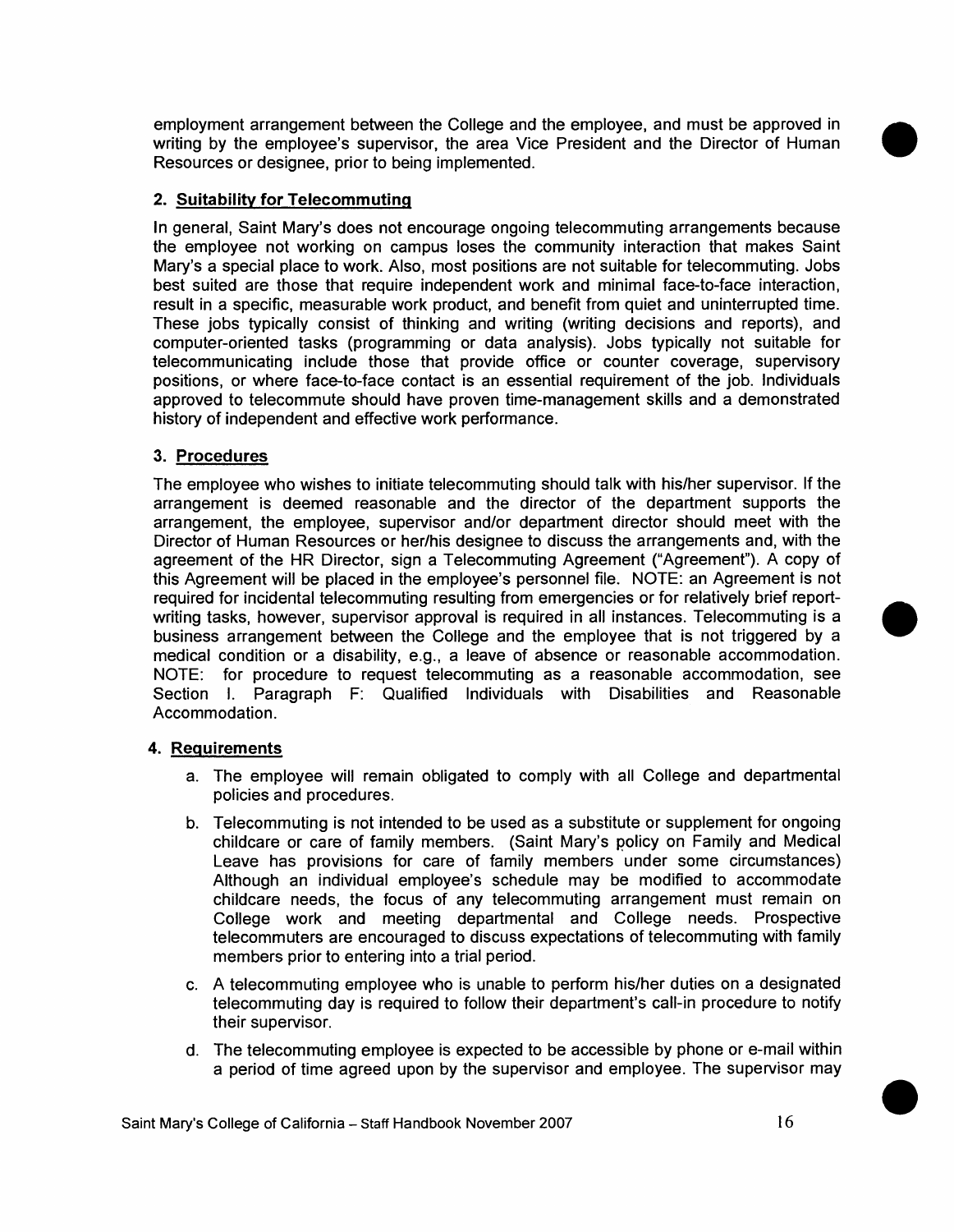**require a telecommuting employee to return to the office on a day normally scheduled for telecommuting, should the department needs or work situation warrant such an action. scheduled for telecommuting, should the department needs or work situation warrant such an action.** 

- **e. The College may, but is not obligated to, provide off-site computers and other necessary equipment to make it possible for the employee to telecommute. In addition, the employee's personal home computer, when used for work-related purposes under any scenarios, may be subject to discovery should the matter on which the employee worked be subject to a legal process involving the College.**
- **f. Existing time-recording procedures, including time off and leave records must be maintained for all employees including telecommuters: Attendance or Absence forms must be completed by the telecommuter, signed by the employee's supervisor, and submitted as usual. All Agreements must conform to the overtime and record keeping provisions of the Fair Labor Standards Act (FLSA) for staff members covered by those provisions. Therefore, although exempt employees may be managed by results, supervisors must ensure accurate recording of hours worked. Non-exempt employees who telecommute are to work overtime only when directed and approved by the supervisor in advance. Working overtime without such approval may result in termination of the Agreement and/or other appropriate action.**
- **g. Telecommuting agreements must have a start and end date, and be renewed at least annually.**

#### **5. Information Security**

**Employees must take precautions necessary to secure confidential and/or privileged information and prevent unauthorized access to College systems and abide by all College and departmental policies. For more detail, see the Technology Use Policy and the Staff Handbook sections on Professional Conduct, Prohibited Conduct, Confidentiality of College Related Information, and College Intellectual Property.** 

#### **6. Discontinuation**

**A telecommuting arrangement may be discontinued at any time at the request of either the telecommuter or the department head. Effort will be made to provide notice of such a change to allow the employee and the department to make appropriate arrangements; there may be instances, however, where no notice is possible. The supervisor, with concurrence of the department head, is ultimately responsible for any decision to terminate a Telecommuting Agreement. When the telecommuting ends, all College property is to be returned to the department.** 

#### **I. DRESS STANDARDS**

**f** 

**Each employee is expected to dress appropriately for the type of work she/he does in a manner that maintains a standard of professionalism consistent with the Saint Mary's College community. Since the appropriate standard may vary by department, the department head will communicate the dress standard to employees in that department. Clothing should be generally in good condition, i.e., not frayed, torn or too revealing.) If a specific type of clothing is required due to safety or other reasons, the College will provide appropriate clothing.**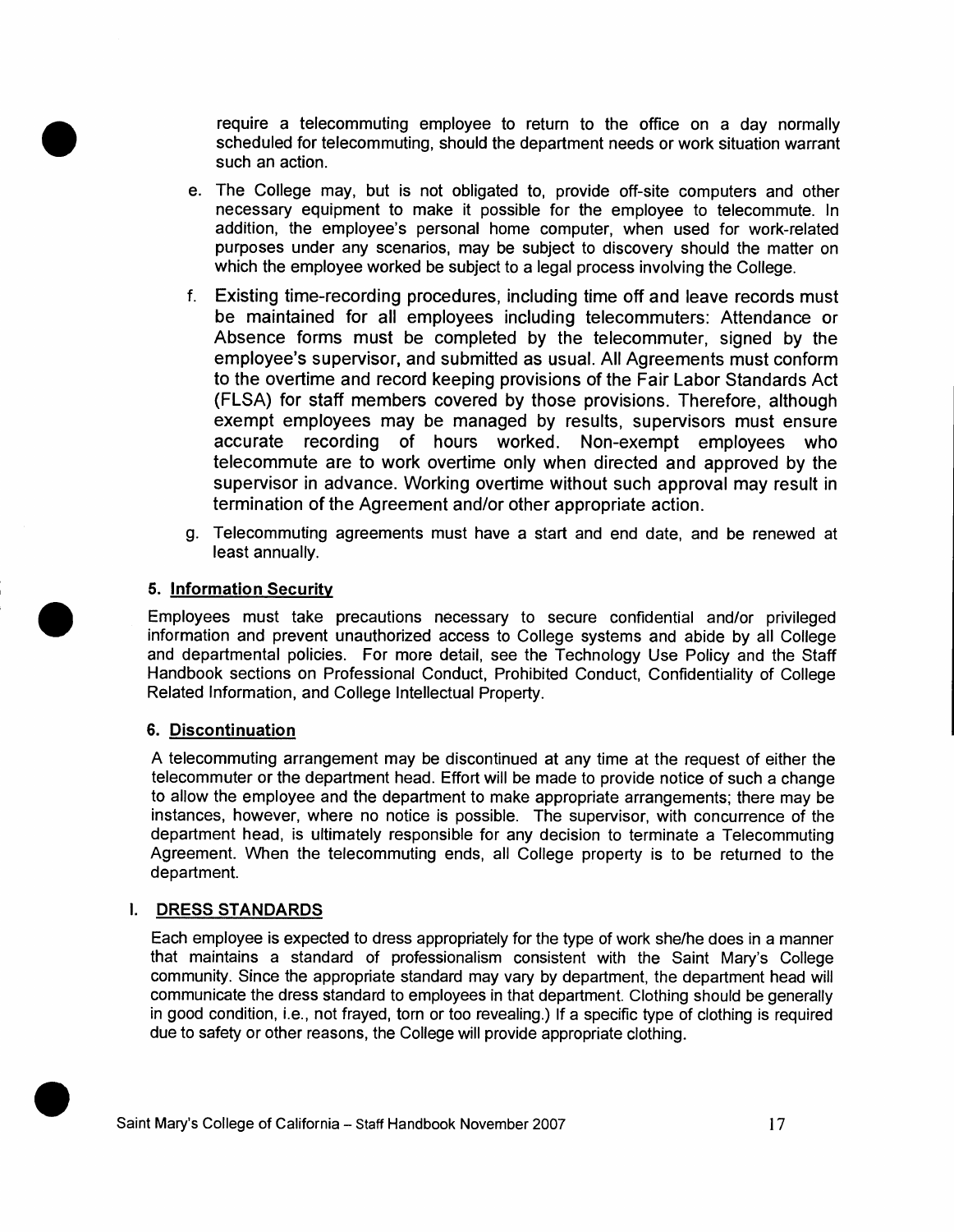#### **J. FRIENDS, FAMILY AND CHILDREN IN THE WORKPLACE**

Many employees enjoy bringing children to their work site to introduce to coworkers and to show their children their work environment. Beyond brief visits, however, the workplace is not the appropriate place for child care. Even during short, periodic visits children must not be left unattended. Similarly, when an employee is visited at work by family or friends during working hours, the visits should be brief. To maintain and preserve an environment conducive to learning and productive work, employees and students who bring children 14 and younger to classes, the workplace or to college-sponsored and/or work or educational activities on or off campus which are not open to the public and/or do not specifically invite children, may be asked to take the child(ren) elsewhere and/or not to bring the child(ren) in the future. In addition, students shall not baby-sit children (their own or other people's children) in campus student residence halls or rooms or on College business premises (e.g., classrooms, offices or the library).

#### **K. TEACHING BY STAFF**

Full-time staff employees may not engage in other compensated activities at the College beyond their full-time (100%) status. If an individual wishes to alter his/her activities to include teaching, the total workload at any given time cannot exceed 100% and the teaching must not interfere with or substitute for an individual's primary duties as a staff employee. Such teaching must be approved in writing by the area Vice President in consultation with the President prior to undertaking a teaching responsibility. Staff employees who teach, even if approved will not receive additional compensation above 100% of the employee's staff salary.

#### **L. CONTACT WITH MEDIA AND REPORTERS**

On occasion, reporters for media, including newspapers, magazines, radio stations, websites or television stations, may contact College staff members directly instead of working through the College's administrative departments designed to coordinate responses to such inquiries (i.e., the College Communications and/or Sports Information offices). Only designated representatives of the College are authorized to make public statements on behalf of the College. The College Communications Office is available to assist individuals who receive press inquiries, and all employees are urged to promptly notify that office when they receive media inquiries.

#### **M. CONFIDENTIALITY OF COLLEGE RELATED INFORMATION**

Pursuant to applicable law and College policy, all employees are expected to maintain strict confidentiality regarding oral or written information, including but not limited to business and education records, computer terminal display information, grade reports, personnel records, medical information, financial records, benefactor data, alumni data, and other confidential and/or private oral or written information obtained as a result of their employment at Saint Mary's. Failure to do so may not only subject the College to legal liability, but, also, the employee who violates the confidentiality and/or privacy of the College, its employees or its students.

From time to time, employees or their department may receive requests from various individuals who seek access to official College records and documents. It is imperative that the College ensures that information generated and used in performing professional responsibilities be used only for Saint Mary's official business and education purposes.

This information is available only on a legitimate business or educational need-to-know basis for authorized individuals within the College. Employees are expected to take all reasonable •

•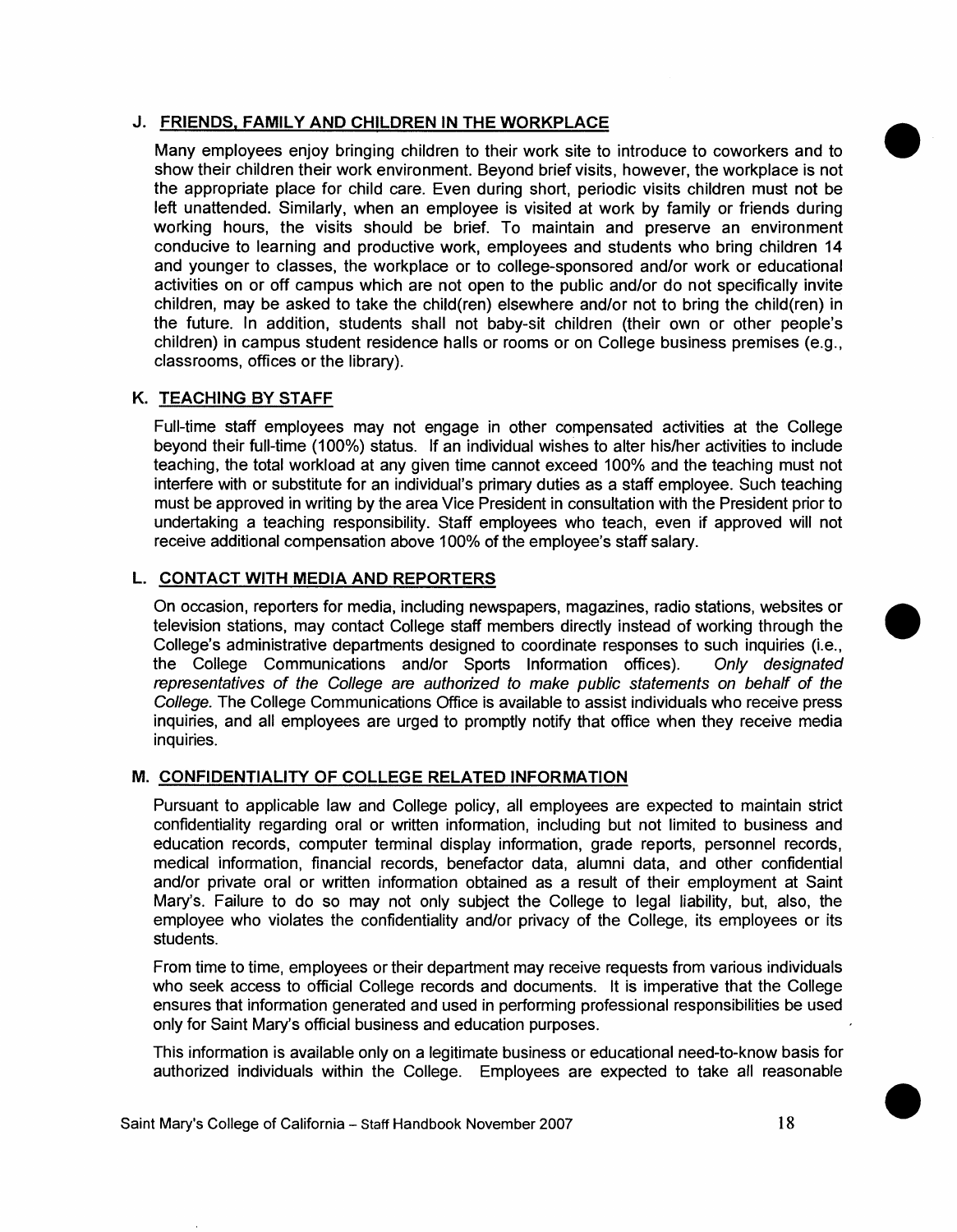precautions against disclosure of confidential or proprietary information to third parties during and after employment with Saint Mary's and to not use Saint Mary's confidential information except to the extent necessary in the course and scope of their employment at Saint Mary's. In many instances, especially in the case of individuals who would appear to have some official connection with the College, there will be little or no reason to question such requests. However, in the interest of protecting the College from unauthorized use of any such confidential information please refer all such requests for authorization to either Human Resources, the Registrar, or the Office of General Counsel.

It is a violation of College policy to share confidential information beyond those individuals who have a legitimate business or educational need-to-know in order to perform their duties at Saint Mary's. Inappropriate sharing of confidential information may result in disciplinary action up to and including termination. In order to underscore the importance of compliance with this obligation of employment at the College, effective October 1, all new staff employees will be required, as a condition of employment, to sign a Confidentiality Agreement. While staff currently employed may not be required to sign a separate Confidentiality Agreement, all current employees must comply with the College's policy on the confidentiality of College information and employee and student privacy.

#### **N. AMOROUS RELATIONSHIPS POLICY**

Amorous relationships are those romantic or sexual relationships to which both parties appear to have freely consented. When such a relationship involves a power differential between two members of the College community, it is of concern to the College, and such relationships should be avoided due to:

- The potential conflict of interest that arises when an individual supervises, evaluates, coordinates, directs, advises, hires, terminates, instructs, promotes, or grants pay raises or other benefits to another person, or provides professional services (e.g., counseling) to another individual with whom that person has an amorous relationship.
- The potential for unintended consequences that results because these types of relationships may develop or exist solely as a result of the power differential, which may or may not involve sexual harassment as proscribed by the College's policy prohibiting sexual harassment.

#### **1. Policy**

•

•

•

The College discourages amorous relationships where there is a power differential between the parties or where the potential exists for such a power differential in the foreseeable future. Four examples of relationships involving power differentials are:

- That between faculty and student, including those involved in formal instruction, advising and tutoring.
- That between employee and supervisor.
- That between staff and student.
- That between the provider (e.g., staff) and recipient of educationally related College or College- related services (including those involved in counseling, student services such as registration and financial aid, and athletic coaching).

This list is not all-inclusive.

Of special concern to the College are amorous relationships initiated between a faculty or staff member and a student while the former is instructing, advising or mentoring the latter. Such circumstances pose extraordinary risks of compromising or appearing to compromise the College's central mission and of breaching the faculty and staffs commitment to the welfare of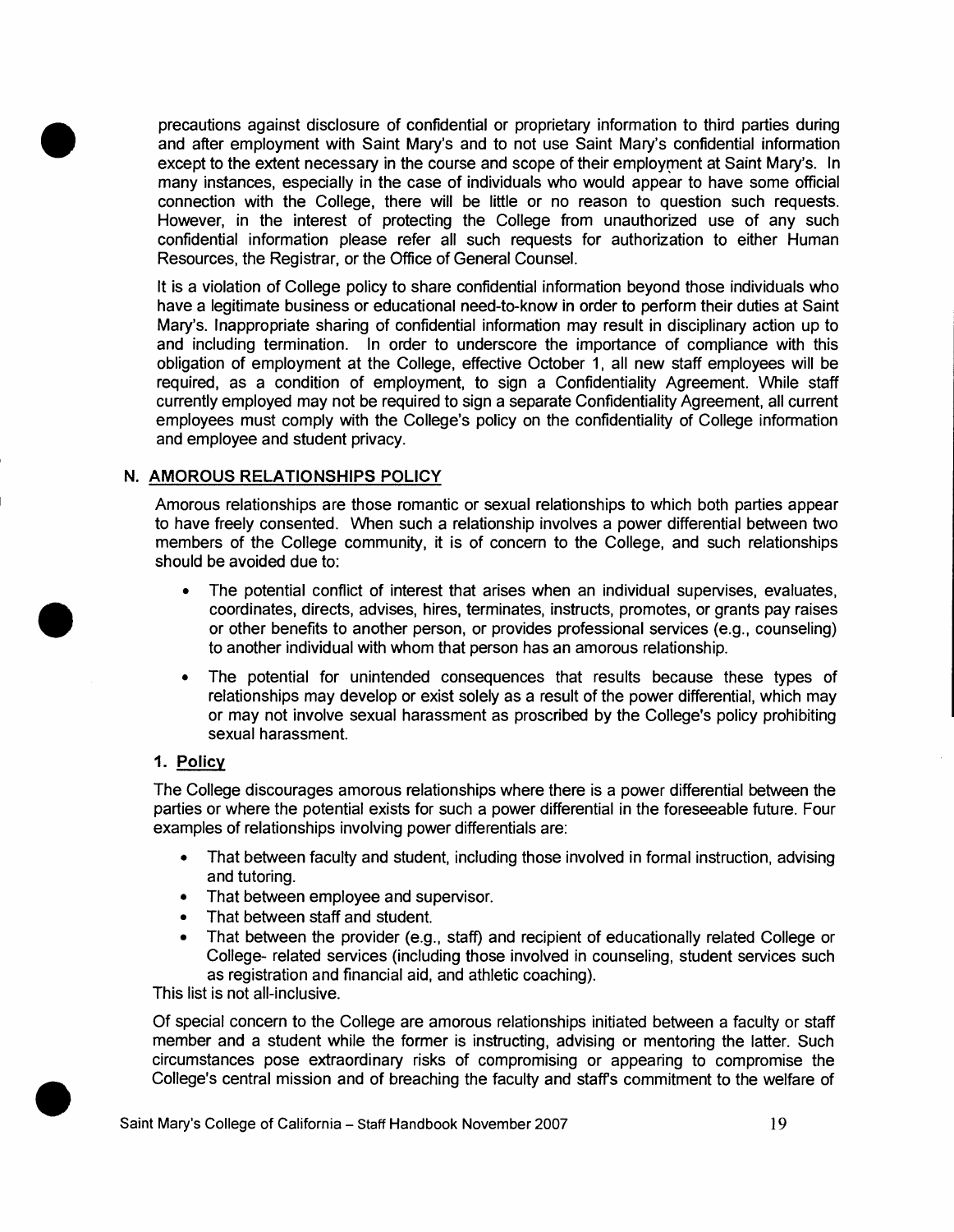its students. Hence, the College expects faculty members and staff employees to refrain from initiating or participating in such a relationship.

#### **2. Procedures**

**If** an amorous relationship exists or develops between individuals having a power differential within the College, the person with greater power shall report the relationship to an appropriate supervisor or to the Director of Human Resources. The supervisor or the Director shall make suitable arrangements:

- To ensure the objective evaluation of that person's performance, and
- To protect affected individuals and the integrity of the College's functioning as well as the confidentiality of all those involved.

#### **3. Other Considerations**

Employees or volunteers engaged in conduct of the type described in this policy may also violate the College's policy prohibiting sexual harassment.

In addition, all faculty members, supervisors, and other employees should understand that there are substantial risks even in consenting amorous relationships where a power differential exists. Even if the conflict of interest issues are resolved, charges of sexual harassment may develop. A faculty member's or supervisor's protection under applicable law, including legal representation provided by the College, may not apply because such relationships may be outside the scope of one's employment. Furthermore, in administrative actions or lawsuits resulting from allegations of sexual harassment, consent may be very difficult to establish where a power differential exists. Even relationships in which there is no direct power differential may cause difficulties because faculty or staff employees engaged in such a relationship may, in the future, be placed in a position of responsibility for the student's or employee's instruction or evaluation.

#### **4. Investigation Process and Sanctions**

The investigation process and sanctions for violations of the College's Amorous Relationship Policy are the same as those for investigations and violations of the College's Policy Prohibiting Discrimination, Harassment, including Sexual, and Non-Retaliation. If you are unsure whether or not a relationship you have falls, or has the potential to fall under this policy, you are encouraged to seek clarification from the Director of Human Resources, or the Director of Recruitment and Employee Relations.

#### **0. PROHIBITED CONDUCT**

As a College employee, you have an obligation to the College and to your fellow employees to adhere to certain rules of acceptable behavior and conduct which allow all employees to work together efficiently, effectively, and harmoniously. The College expects each individual to act in a civil, ethical, civil, truthful, professional and responsible way at all times.

Prohibited Conduct will not be tolerated by Saint Mary's. College employees who engage in prohibited conduct are subject to disciplinary action, up to and including termination. The list that follows is illustrative only; other types of conduct injurious to security, personal safety, employee welfare or the College's operations may also be prohibited. This list does not in any way alter the College's policy of at-will employment. In addition, this list does not constitute any limiting definition of "cause" or "grounds" for termination. The College does not limit its ability to discipline its employees by taking whatever action the College, in its sole discretion, deems to be appropriate and in the best interest of the College, up to and including termination. The

•

•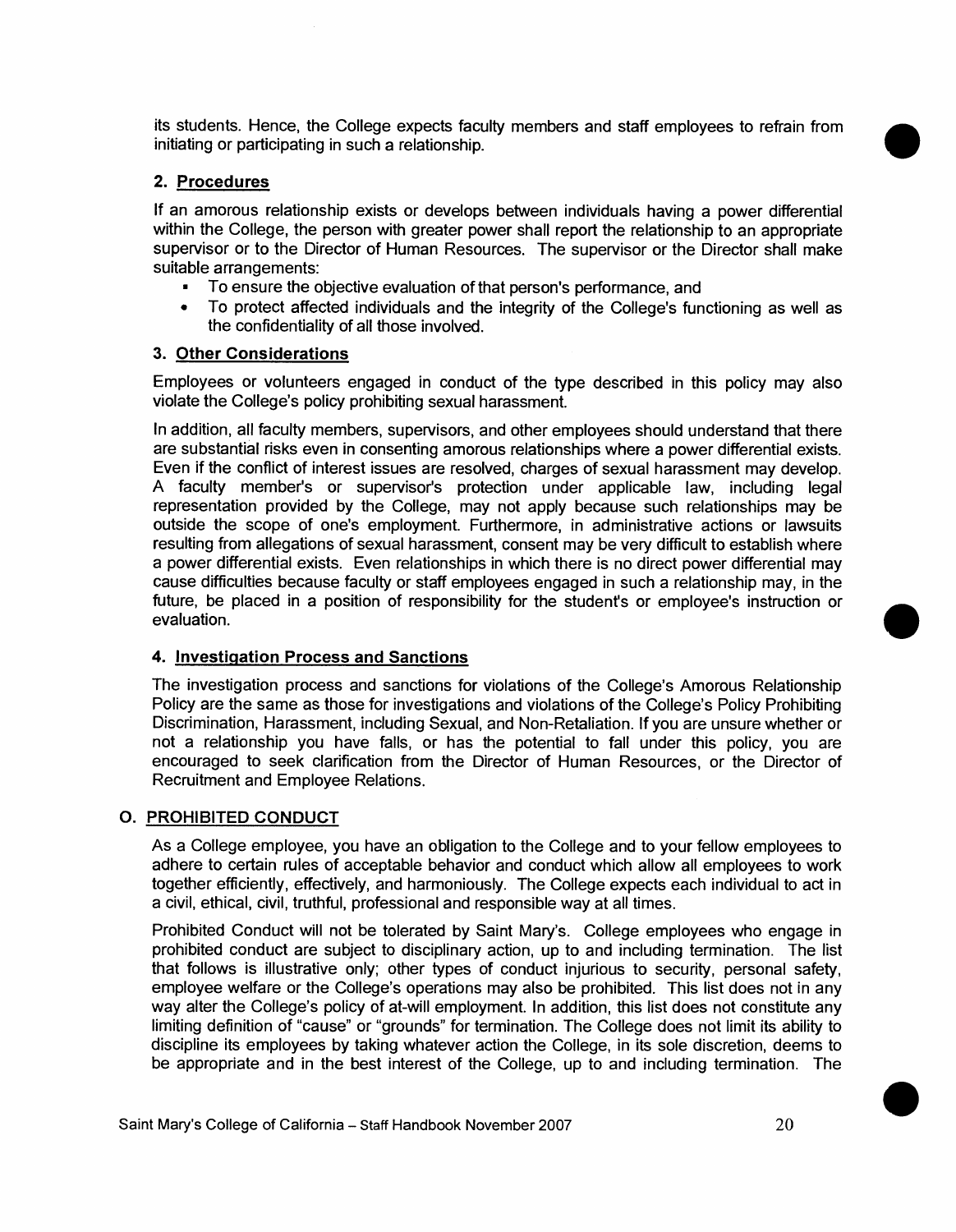**College retains its right, inherent in the concept of employment at will, to terminate the employment relationship, with or without cause or notice.** 

#### **Examples:**

•

•

- **1. Breach of confidentiality or violation of student or employee privacy**
- **2. Committing a fraudulent act, dishonest act or breach of trust**
- **3. Forgery or alteration of documents**
- **4. Unauthorized alteration or manipulation of computer files**
- **5. Pursuit of a benefit or advantage that would create a conflict of interest with one's responsibilities or obligations as a member of the College community**
- **6. Authorizing or receiving compensation for goods not received, services not performed, or hours not worked.**
- **7. Theft, misappropriation or misuse of College funds or property**
- **8. Furnishing false information or credentials on employment application, resume, vitae or subsequent falsification of records**
- **9. Harassment of or physical violence against others**
- **10. Violation of College policies prohibiting discrimination and harassment**
- **11. Lying in connection with or during the course of an internal investigation**
- **12. Rude, abusive or inappropriate conduct toward visitors, coworkers, managers, students.**
- **13. Engaging in conduct, including conduct that may be illegal, that is detrimental to the reputation of the College, whether or not related to College business; or conduct that has a negative impact on the welfare of students, employees, vendors or visitors.**
- **14. Possession, use, sale, or distribution of illegal drugs, controlled substances or drugrelated paraphemalia on campus**
- **15. Consumption of alcoholic beverages during the employee's work day or being under the influence of alcohol or other drugs to the extent that the employee is unable to perform satisfactorily the responsibilities of his/her position**
- **16. Reporting to work or working in any condition which interferes with the employee's efficient, professional and courteous conduct of his/her job responsibilities**
- **17. Failure to work safely or to report promptly any job-related accident or injury**
- **18. Insubordination, including failure to comply with management's instructions, as long as instructions do not violate College policies or applicable laws and regulations.**
- **19. Failure to meet performance expectations or to follow work rules**
- **20. Excessive or unverified absenteeism or tardiness or unreported absence of three or more days.**

#### **P. DRUGS OR ALCOHOL IN THE WORKPLACE**

**In accordance with applicable law, the College seeks to maintain a safe, healthy, and productive environment for its employees, students and others who may visit or work at the campus.** 

**The use and abuse of alcohol and drugs, either legal or illegal, may pose a serious risk to the physical and emotional health of an individual and can negatively impact one's professional and private life. Potential health risks include, but are not limited to: Confusion, hallucinations, paranoia, deep depression, Cardiac irregularities and hypertension, neurological damage, organ damage, including cirrhosis of the liver, increased cancer risk and malnutrition.** 

**Therefore, being under the influence of drugs or alcohol in the workplace, as well as the sale, purchase, possession, use, distribution, or manufacture of illegal drugs and the possession and**  Therefore, being under the influence of drugs or alcohol in the workplace, as well as the sale, purchase, possession, use, distribution, or manufacture of illegal drugs and the possession and use of unauthorized alcoholic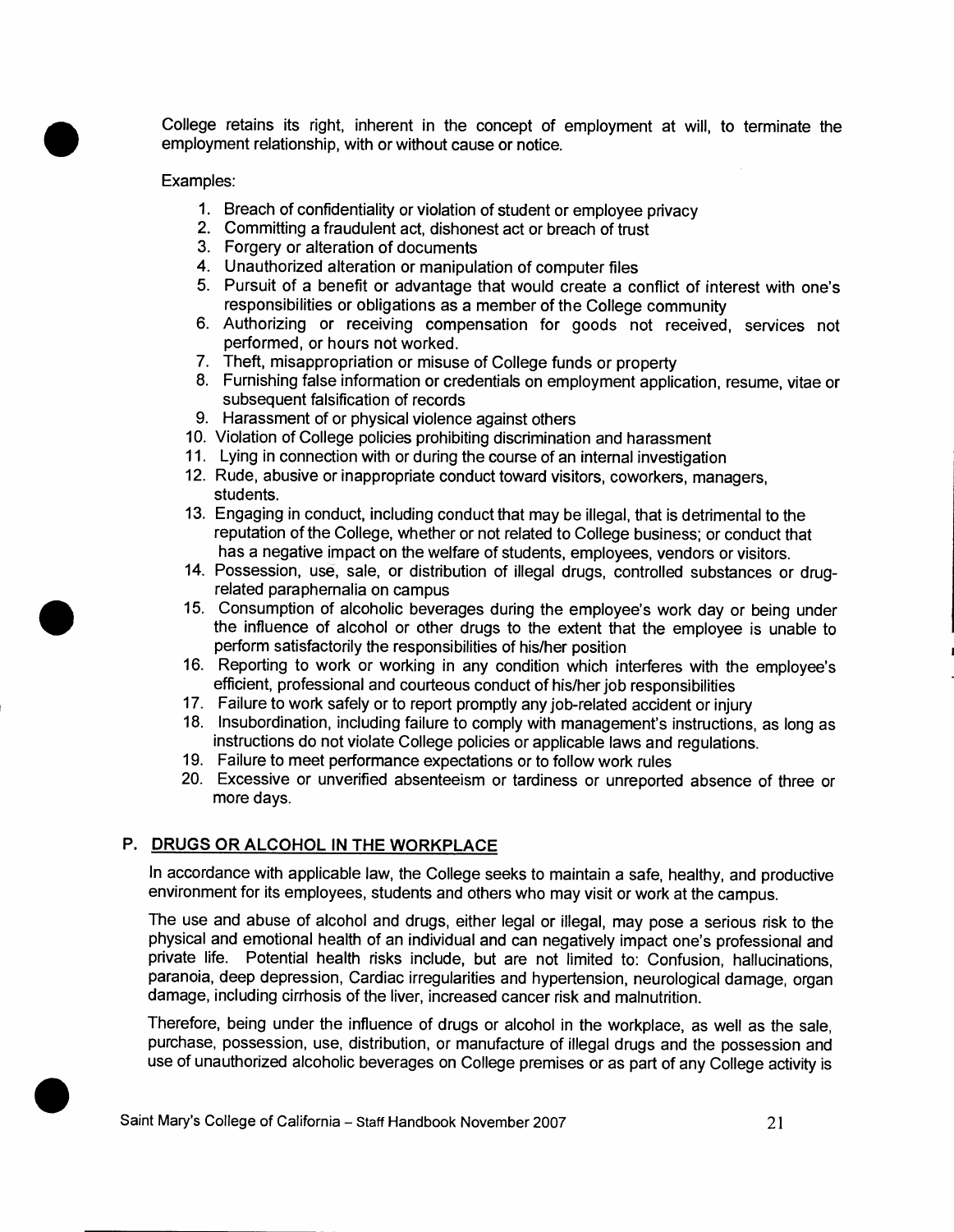**prohibited, unless authorized and served at College-sponsored functions to persons age 21 or older. Other than as permitted under this policy, consumption of alcoholic beverages is not permitted in any classroom building or within public areas of the College. (For more detailed information on the College's alcohol and drug policies governing students, see the Student Handbook.)** 

**For purposes of this policy, illegal drugs are drugs that cannot be obtained legally, as well as drugs that are legally obtained, but used for illegal purposes or abused. Local, state and federal laws establish severe penalties for unlawful possession or distribution of illicit drugs and unauthorized alcohol. Some examples of those laws are:** 

- **Purchase, possession or consumption of alcohol by a person under age 21 is prohibited.**
- **Providing or selling alcohol to someone under age 21 or to any obviously intoxicated person is prohibited.**
- **Except under authority of a California Alcoholic Beverage Control License, selling alcoholic beverages, either directly or indirectly, is prohibited.**
- **Purchase, possession or use of illegal drugs is prohibited.**
- **Driving on campus or driving a College-owned, -leased or —rented vehicle under the influence of alcohol, illegal drugs, prescription drugs or over-the-counter products that impair driving ability is prohibited.**

**If prescribed or non-prescribed drugs which the employee must take for reasons of health interfere with his/her job performance or endanger the safety of others, the employee must take a medical leave of absence, make other arrangements to be away from his/her position or, in some circumstances request an accommodation in the work environment and/or the job until the condition improves. If the employee requests an accommodation, the College will require appropriate professional documentation regarding the employee's drug or alcohol related condition and will determine if the accommodation requested is reasonable under the circumstances presented.** 

**The College reserves the right to require testing for drugs or alcohol when the College has a reasonable suspicion that an individual employee is impaired by drugs or alcohol or following an accident or safety violation. Reasonable suspicion means suspicion based on information or observation of among other things, the appearance, behavior, speech, attitude, mood and/or breath odor of an employee.** 

**Whenever a violation of this policy or the active use of any drug, including alcohol, adversely affects either the employee's job performance, or the job performance or safety of others, the College will take disciplinary or other corrective measures including termination and possible referral for criminal prosecution.** 

**Employees concerned about their life and health relative to alcohol and/or drug use, are urged to contact the College's Employee Assistance Program (EAP) at 1-888-492-9355. The EAP assures all employees of confidential counseling for drug and alcohol problems, as well as for stress, marriage, children, emotional and relationship problems.** 

#### **Q. COLLEGE INTELLECTUAL PROPERTY**

**Any work created by a Saint Mary's employee, or under a Saint Mary's employee's direction, in connection with his/her work at the College shall be the sole property of Saint Mary's, with any and all copyrights and other proprietary interests in those works belonging to the College. In addition, Saint Mary's policy on the general confidentiality of College related information applies to all such works. All materials furnished to employees by Saint Mary's College, and all materials prepared by employees in connection with their employment by the College, including**  •

•